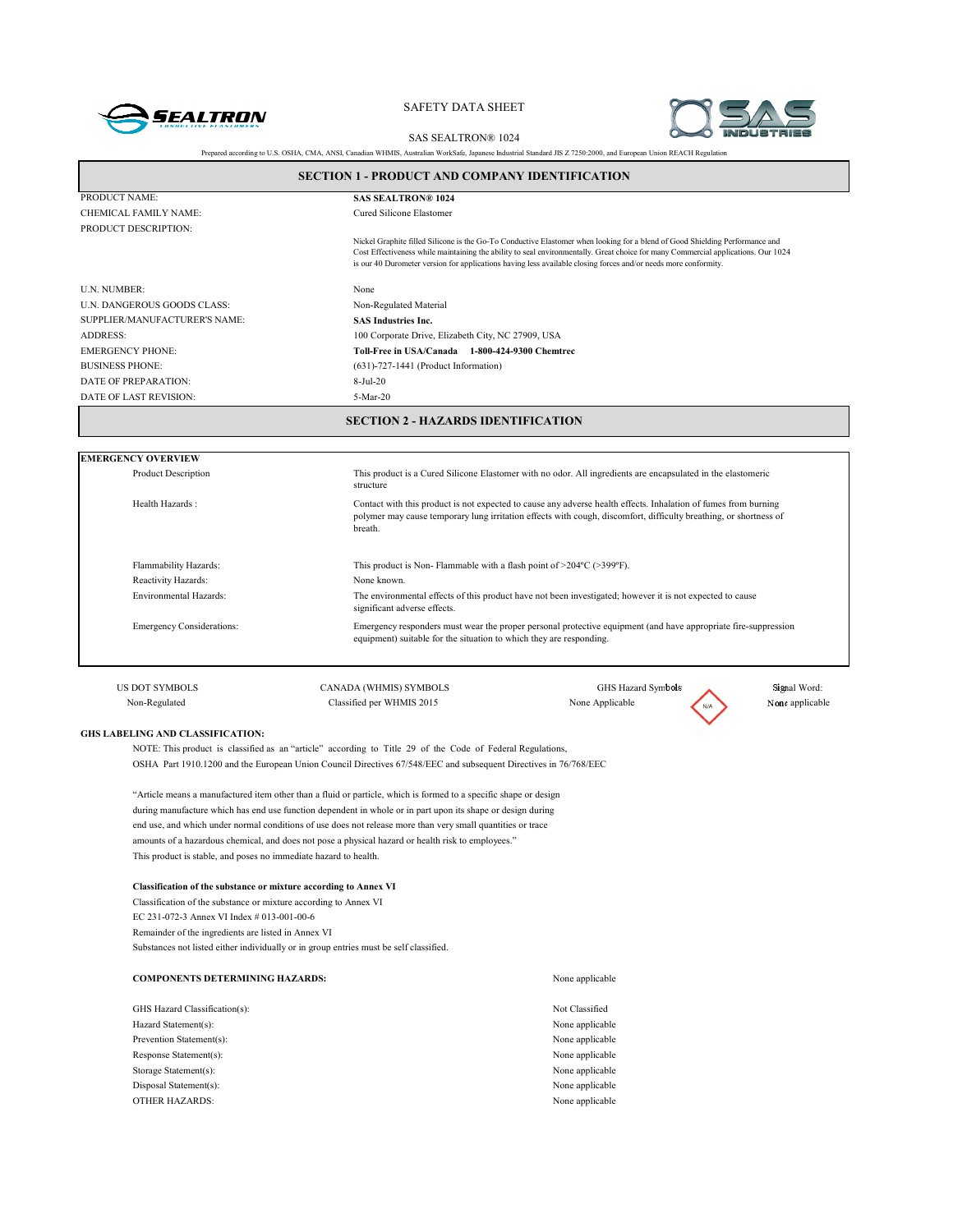



#### SAS SEALTRON® 1024

### **SECTION 3 - COMPOSITION and INFORMATION ON INGREDIENTS**

| <b>HAZARDOUS INGREDIENTS:</b>                                                                                                                               | CAS#                     | EINECS#                  | $ICSC \#$                | WT %                     | <b>GHS CLASSIFICATION</b>                                             |
|-------------------------------------------------------------------------------------------------------------------------------------------------------------|--------------------------|--------------------------|--------------------------|--------------------------|-----------------------------------------------------------------------|
| Nickel Graphite                                                                                                                                             | Mixture                  | Not Listed               | Not Listed               | $55 - 70%$               | <b>NOT CLASSIFIED</b>                                                 |
| Nickel                                                                                                                                                      | 7440-02-0                | $231 - 111 - 4$          | 0062                     | $35 - 90\%$              | SKIN SENS CAT 1, CARC. CAT 2, STOT RE<br>CAT 1, AQUATIC CHRONIC CAT 3 |
| Graphite                                                                                                                                                    | 7782-42-5                | 231-955-3                | 0893                     | $25 - 45%$               | <b>NOT CLASSFIIED</b>                                                 |
| Methylvinylpolysiloxane                                                                                                                                     | 68083-18-1               | 614-273-4                | Not Listed               | $25 - 35\%$              | <b>NOT CLASSIFIED</b>                                                 |
| Polytetrafluoroethylene                                                                                                                                     | $9002 - 84 - 0$          | 618-337-2                | Not Listed               | $1 - 3\%$                | <b>NOT CLASSIFIED</b>                                                 |
| $\overline{\phantom{a}}$                                                                                                                                    | $\overline{\phantom{a}}$ | $\overline{\phantom{a}}$ | $\overline{\phantom{a}}$ | $\overline{\phantom{a}}$ | $\overline{\phantom{a}}$                                              |
| Balance of other ingredients are non-hazardous or less than 1% in concentration (or 0.1% for carcinogens, reproductive toxins, or respiratory sensitizers). |                          |                          |                          |                          |                                                                       |

# **SECTION 4 - FIRST-AID MEASURES**

EYE CONTACT: If product enters the eyes, open eyes while under gentle running water for at least 15 minutes. Seek medical attention if irritation develops.

SKIN CONTACT: Wash skin thoroughly after handling. Seek medical attention if irritation develops and persists. Remove contaminated clothing.

INHALATION: If breathing becomes difficult, remove victim to fresh air. If necessary, use artificial respiration to support vital functions.

Seek medical attention if breathing dificulty continues.

INGESTION: If product is swallowed, call physician or poison control center for most current information. If professionaladvice is not available,

do not induce vomiting. Never induce vomiting or give diluents (milk or water) to someone who is unconscious, having convulsions, or who cannot swallow.

Seek medical advice. Take a copy of the label and/or SDS with the victim to the health professional.

MEDICAL CONDITIONS AGGRAVATED BY EXPOSURE: None known

RECOMMENDATIONS TO PHYSICIANS: Treat symptoms and reduce over-exposure.

### **SECTION 5 - FIRE-FIGHTING MEASURES**

#### **FLAMMABLE LIMITS (in air by volume, %): Lower (LEL): Not Applicable Upper (UEL): Not Applicable**

|                                                                                                              | FIRE EXTINGUISHING MATERIALS:               | As appropriate for surrounding fire condition. Carbon dioxide, foam, dry       |                                                                            |              |             |  |
|--------------------------------------------------------------------------------------------------------------|---------------------------------------------|--------------------------------------------------------------------------------|----------------------------------------------------------------------------|--------------|-------------|--|
|                                                                                                              |                                             | chemical, halon, water spray, sand, limestone powder.                          |                                                                            |              |             |  |
|                                                                                                              | UNUSUAL FIRE AND EXPLOSION                  | This product is non-flammable with no known explosion hazards.                 |                                                                            |              |             |  |
|                                                                                                              | <b>HAZARDS:</b>                             |                                                                                |                                                                            |              |             |  |
|                                                                                                              | Explosion Sensitivity to Mechanical Impact: | Not Sensitive.                                                                 |                                                                            |              |             |  |
|                                                                                                              | Explosion Sensitivity to Static Discharge:  | Not Sensitive.                                                                 |                                                                            |              |             |  |
| Incipient fire responders should wear eye protection. Structural<br><b>SPECIAL FIRE-FIGHTING PROCEDURES:</b> |                                             |                                                                                |                                                                            |              |             |  |
|                                                                                                              |                                             |                                                                                | firefighters must wear Self-Contained Breathing Apparatus and full         |              |             |  |
|                                                                                                              |                                             |                                                                                | protective equipment. Isolate materials not yet involved in the fire and   |              |             |  |
|                                                                                                              |                                             |                                                                                | protect personnel. Move containers from fire area if this can be done      |              |             |  |
|                                                                                                              |                                             | without risk; otherwise, cool with carefully applied water spray. If possible, |                                                                            |              |             |  |
|                                                                                                              |                                             |                                                                                | prevent runoff water from entering storm drains, bodies of water, or other |              |             |  |
|                                                                                                              | NFPA RATING SYSTEM                          | environmentally sensitive areas.                                               |                                                                            |              |             |  |
|                                                                                                              |                                             | <b>HAZARDOUS MATERIAL IDENTIFICATION SYSTEM</b>                                |                                                                            |              |             |  |
| <b>HEALTH</b><br><b>REACTIVITY</b>                                                                           |                                             |                                                                                | <b>HEALTH HAZARD (BLUE)</b>                                                |              |             |  |
|                                                                                                              |                                             | <b>FLAMMABILITY HAZARD (RED)</b>                                               |                                                                            |              |             |  |
|                                                                                                              |                                             | PHYSICAL HAZARD (YELLOW)                                                       |                                                                            |              |             |  |
|                                                                                                              | <b>OTHER</b>                                |                                                                                |                                                                            |              |             |  |
|                                                                                                              |                                             | PROTECTIVE EQUIPMENT                                                           |                                                                            |              |             |  |
|                                                                                                              |                                             | <b>EYES</b>                                                                    | <b>RESPIRATORY</b>                                                         | <b>HANDS</b> | <b>BODY</b> |  |

For Routine Industrial Use and Handling Applications

See Sect 8 **III** 

1

0

0

Hazard Scale: 0 = Minimal 1 = Slight 2 = Moderate 3 = Serious 4 = Severe \* = Chronic hazard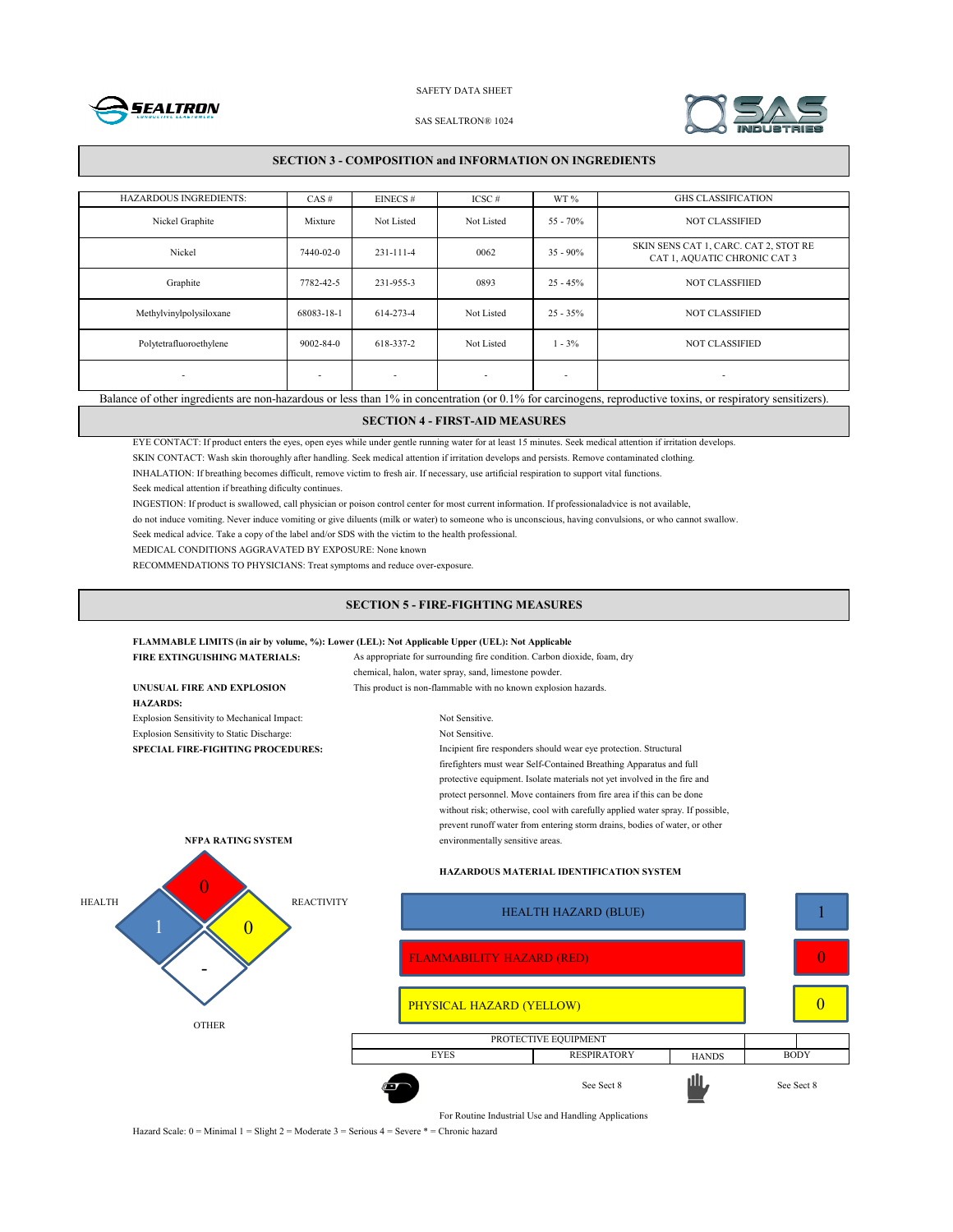

SAS SEALTRON® 1024



### **SECTION 6 - ACCIDENTAL RELEASE MEASURES**

PERSONAL PRECAUTIONS, PROTECTIVE EQUIPMENT AND EMERGENCY PROCEDURES: Wear suitable protective clothing, gloves and eye/face protection. Evacuate personnel to safe areas. Do not touch or walk through spilled material.

ENVIRONMENTAL PRECAUTIONS: Construct a dike to prevent spreading. Runoff from fire control or dilution water may cause pollution. Spills may be reportable to the National Response Center (800-424-8802) and to state and/or local agencies.

SPILL AND LEAK RESPONSE: Pick-up spilled article for re-use, recycling or disposal. This product contains Silver and Aluminum and must be disposed of properly.

Dispose of in accordance with U.S. Federal, State, and local hazardous waste disposal regulations and those of Canada and its Provinces, those of Australia, Japan and EU Member States (see Section 13, Disposal Considerations)

# **SECTION 7 - HANDLING and STORAGE**

PRECAUTIONS FOR SAFE HANDLING: Wash thoroughly after handling this product. STORAGE AND HANDLING PRACTICES: Store in a cool, dry well-ventilated area below 115ºF. Protect from physical damage.

**SPECIFIC USES:** Nickel Graphite filled Silicone is the Go-To Conductive Elastomer when looking for a blend of Good Shielding Performance and Cost Effectiveness while maintaining the ability to seal environmentally. Great choice for many Commercial applications. Our 1024 is our 40 Durometer version for applications having less available closing forces and/or needs more conformity.

#### **SECTION 8 - EXPOSURE CONTROLS - PERSONAL PROTECTION**

# **EXPOSURE LIMITS/GUIDELINES:**

| Chemical Name | $CAS \#$  | <b>ACGIH TWA</b>     | OSHA TWA                 | WEEL                    |
|---------------|-----------|----------------------|--------------------------|-------------------------|
| Nickel        | 7440-02-0 | $1.5 \text{ mg/m}^3$ | $1.0$ mg/m <sup>3</sup>  | $1.0$ mg/m <sup>3</sup> |
| Graphite      | 7782-42-5 | $2.0 \text{ mg/m}^3$ | $15 \text{ mg/m}^3$      | $2.0 \text{ mg/m}^3$    |
| ۰             | ۰         |                      | $\overline{\phantom{a}}$ | -                       |

Currently, International exposure limits are not established for the components of this product. Please check with competent authority in each country for the most recent limits in place.

VENTILATION AND ENGINEERING CONTROLS: Use with adequate ventilation to ensure exposure levels are maintained below the limits provided above. Use local exhaust ventilation to control airborne vapor. Ensure eyewash/safety shower stations are available near areas where this product is used.

The following information on appropriate Personal Protective Equipment is provided to assist employers in complying with OSHA regulations found in 29 CFR Subpart I (beginning at 1910.132) or equivalent standard of Canada, or standards of EU member states (including EN 149 for respiratory PPE, and EN 166 for face/eye protection), and those of Japan. Please reference applicable regulations and standards for relevant details.

RESPIRATORY PROTECTION: Not normally required with this product. Maintain airborne contaminant concentrations below guidelines listed above, if applicable. If necessary, use only respiratory protection authorized in the U.S. Federal OSHA Respiratory Protection Standard (29 CFR 1910.134), equivalent U.S. State standards, Canadian CSA Standard Z94.4-93, the European Standard EN149, or EU member states.

EYE PROTECTION: Safety glasses or chemical goggles as appropriate to prevent eye contact.

If necessary, refer to U.S. OSHA 29 CFR 1910.133 or appropriate Canadian Standards

.

SKIN PROTECTION: Use chemical resistant gloves to prevent skin contact. If necessary, refer to U.S. OSHA 29 CFR 1910.138 or appropriate Standards of Canada or appropriate Standards of the EU, Australian Standards, or relevant Japanese Standards.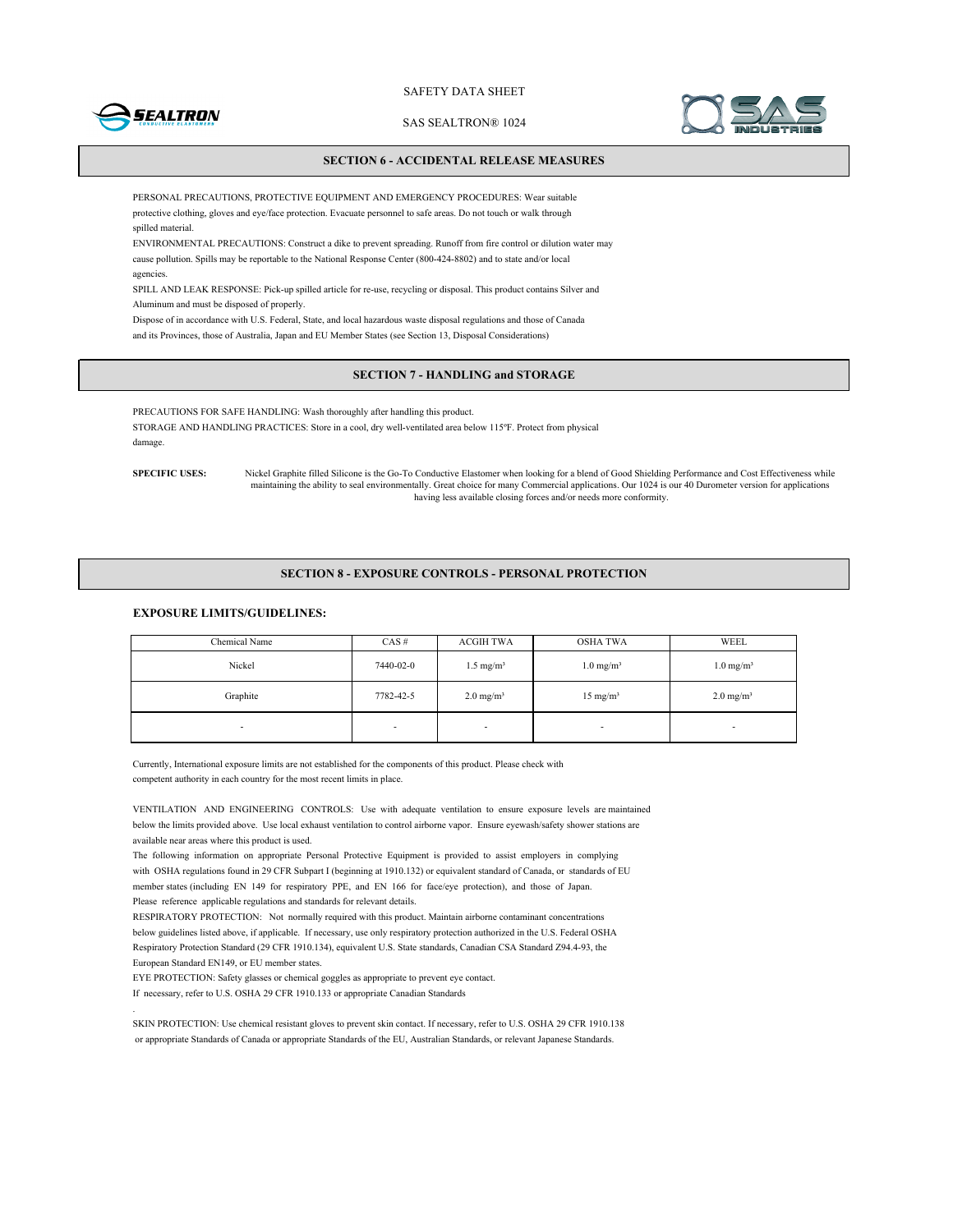

# SAS SEALTRON® 1024



#### **SECTION 9 - PHYSICAL AND CHEMICAL PROPERTIES**

**PHYSICAL STATE:** Solid **APPEARANCE & ODOR:** Dark Grey with no odor **ODOR THRESHOLD (PPM):** None **FLASH POINT:** >204°C (>399°F) **FLAMMABLE LIMITS (in air by volume, %):** Lower (LEL): Not Applicable Upper (UEL): Not Applicable **AUTOIGNITION TEMPERATURE:** Not Applicable **VAPOR PRESSURE (mmHg):** Not Available **DENSITY:** Not Available **EVAPORATION RATE (nBuAc = 1):** Not Available **BOILING POINT (C°):** Not Available **FREEZING POINT (C°):** Not Available **pH:** Not Available **SPECIFIC GRAVITY 20°C: (WATER =1):** Not Available **SOLUBILITY IN WATER (%):** Non-Soluble **VISCOSITY:** Not Available **EXPLOSIVE PROPERTIES:** Not Available **OXIDISING PROPERTIES:** Not Available

# **SECTION 10 - STABILITY AND REACTIVITY**

**REACTIVITY:**<br> **REACTIVITY:**<br> **Product is stable STABILITY:** Product is stable<br>DECOMPOSITION PRODUCTS: When heated to when heated to a stable **MATERIALS WITH WHICH SUBSTANCE IS INCOMPATIBLE:**<br> **HAZARDOUS POLYMERIZATION:** Will not occur. **HAZARDOUS POLYMERIZATION:** Will not occur.<br> **CONDITIONS TO AVOID:** Heat and open flame **CONDITIONS TO AVOID:** 

When heated to decomposition this product produces obnoxious and toxic fumes<br>None known

# **SECTION 11 - TOXICOLOGICAL INFORMATION**

**TOXICITY DATA: Toxicity data is not available for this product:** No LD50 Data Available

Based on available data, the classification criteria are not met Based on available data, the classification criteria are not met Based on available data, the classification criteria are not met Based on available data, the classification criteria are not met Based on available data, the classification criteria are not met Based on available data, the classification criteria are not met Based on available data, the classification criteria are not met Based on available data, the classification criteria are not met Based on available data, the classification criteria are not met Based on available data, the classification criteria are not met

**SUSPECTED CANCER AGENT:** None of the ingredients are found on the following lists: FEDERAL OSHA Z LIST, NTP, CAL/OSHA, IARC and therefore is not considered to be, nor suspected to be a cancer-causing agent by these agencies. **IRRITANCY OF PRODUCT:** Contact with this product may be irritating to exposed skin and eyes.<br>**SENSITIZATION OF PRODUCT:** This product is not considered a skin sensitizer. **SENSITIZATION OF PRODUCT:**<br> **REPRODUCTIVE TOXICITY INFORMATION:** No information concerning the effects of this product is not considered a skin sensitizer. No information concerning the effects of this product and its components on the human reproductive system.

# **SECTION 12 - ECOLOGICAL INFORMATION**

**ALL WORK PRACTICES MUST BE AIMED AT ELIMINATING ENVIRONMENTAL CONTAMINATION.**

TOXICITY: No specific data available on this product.

PERSISTENCE AND DEGRADABILITY: No specific data available on this product.

BIOACCUMULATIVE POTENTIAL: No specific data available on this product.

MOBILITY IN SOIL: No specific data available on this product.

RESULTS OF PBT AND vPvB ASSESSMENT: No specific data available on this product.

OTHER ADVERSE EFFECTS: No specific data available on this product.

WATER ENDANGERMENT CLASS: May be water endangering in accordance with EU Guideline 91/155-EWG. Do not allow

product to reach ground water, water course or sewage system. At present there are no ecotoxicological assessments for this product.

| Acute toxicity                    |
|-----------------------------------|
| Skin corrosion / irritation       |
| Serious eye damage / irritation   |
| Respiratory or skin sensitization |
| Germ cell mutagenicity            |
| Carcinogenicity                   |
| Reproductive toxicity             |
| STOT-single exposure              |
| STOT-repeated exposure            |
| Aspiration hazard                 |
|                                   |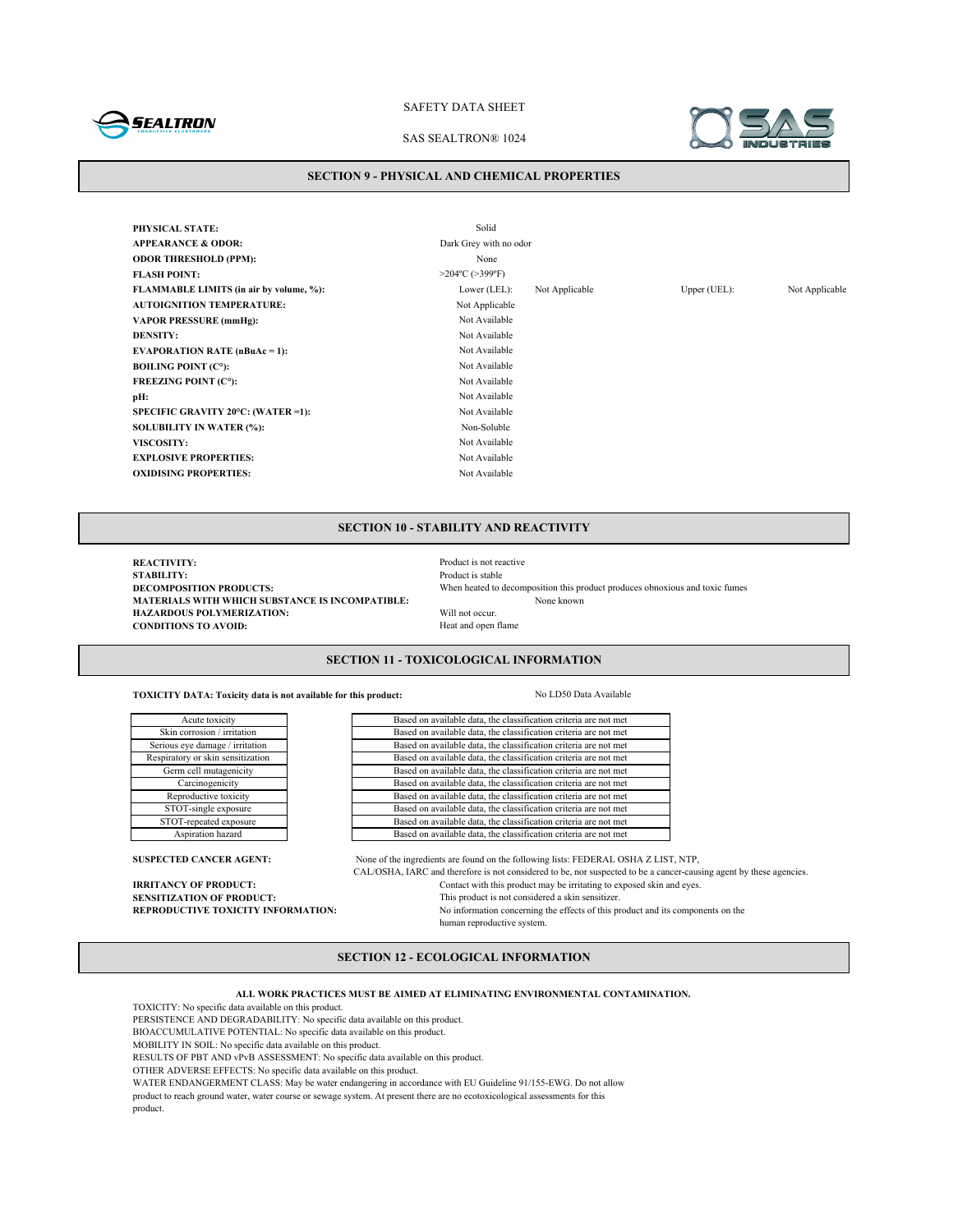



SAS SEALTRON® 1024

#### **SECTION 13 - DISPOSAL CONSIDERATIONS**

PREPARING WASTES FOR DISPOSAL: Waste disposal must be in accordance with appropriate Federal, State, and local regulations, those of Canada, Australia, EU Member States and Japan. RCRA WASTE CODE: None known EU WASTE CODE: None known

#### **SECTION 14 - TRANSPORTATION INFORMATION**

# US DOT; IATA; IMO; ADR:

THIS PRODUCT IS NOT CLASSIFIED AS DANGEROUS GOODS AS DEFINED BY 49 CFR 172.101 BY THE U.S. DEPARTMENT OF TRANSPORTATION.

PROPER SHIPPING NAME: Non-Regulated Material HAZARD CLASS NUMBER and DESCRIPTION: None UN IDENTIFICATION NUMBER: None PACKING GROUP: None DOT LABEL(S) REQUIRED: None NORTH AMERICAN EMERGENCY RESPONSE GUIDEBOOK NUMBER (2016): None MARINE POLLUTANT: This product does not contain ingredients that are classified by the DOT as a Marine Pollutant (as defined by 49 CFR 172.101, Appendix B)

TRANSPORT CANADA, TRANSPORTATION OF DANGEROUS GOODS REGULATIONS: This product is not classified as Dangerous Goods, per regulations of Transport Canada. INTERNATIONAL AIR TRANSPORT ASSOCIATION (IATA): This product is not classified as Dangerous Goods, by rules of IATA: INTERNATIONAL MARITIME ORGANIZATION (IMO) DESIGNATION: This product is not classified as Dangerous Goods by the International Maritime Organization. EUROPEAN AGREEMENT CONCERNING THE INTERNATIONAL CARRIAGE OF DANGEROUS GOODS BY ROAD (ADR):

This product is not classified by the United Nations Economic Commission for Europe to be dangerous goods.

#### **SECTION 15 - REGULATORY INFORMATION**

#### **UNITED STATES REGULATIONS**

SARA REPORTING REQUIREMENTS: This product is subject to the reporting requirements of Sections 302, 304 and 313 of Title III of the Superfund Amendments and Reauthorization Act., as follows: None

TSCA: All components in this product are listed on the US Toxic Substances Control Act (TSCA) inventory of chemicals.<br>
SARA 311/312: Acute Health: No Fire: No Reactivity SARA 311/312: Acute Health: No Chronic Health: No Fire: No Reactivity: No

U.S. SARA THRESHOLD PLANNING QUANTITY:

The default Federal SDS submission and inventory requir There are no specific Threshold Planning Quantities for this product.

U.S. CERCLA REPORTABLE QUANTITY (RQ): None

CALIFORNIA SAFE DRINKING WATER AND TOXIC ENFORCEMENT ACT (PROPOSITION 65):

| $N$ ame<br>'hemical | $\sim$ $\sim$   | .`alifornia<br>Prop. 65 |
|---------------------|-----------------|-------------------------|
| - - -<br>Nickel     | $7440 - 02 - 0$ | 0.2233000000<br>:CL     |
|                     |                 | -                       |

CANADIAN REGULATIONS:

CANADIAN DSL/NDSL INVENTORY STATUS: All of the components of this product are on the DSL Inventory

CANADIAN ENVIRONMENTAL PROTECTION ACT (CEPA) PRIORITIES SUBSTANCES LISTS: No component of this

product is on the CEPA First Priorities Substance Lists.

CANADIAN WHMIS CLASSIFICATION and SYMBOLS: Classified per WHMIS 2015.

EUROPEAN ECONOMIC COMMUNITY INFORMATION:

EU LABELING AND CLASSIFICATION:

Classification of the mixture according to Regulation (EC) No 1272/2008. See section 2 for details.

AUSTRALIAN INFORMATION FOR PRODUCT:

AUSTRALIAN INVENTORY OF CHEMICAL SUBSTANCES (AICS) STATUS: All components of this product are listed on the AICS.

STANDARD FOR THE UNIFORM SCHEDULING OF DRUGS AND POISONS: Not applicable.

JAPANESE INFORMATION FOR PRODUCT:

JAPAN INDUSTRIAL SAFETY AND HEALTH LAW: This product has been classified per the Japan Industrial Safety and Health Law. See Section 2 for the GHS Classification.

INTERNATIONAL CHEMICAL INVENTORIES:

Listing of the components on individual country Chemical Inventories is as follows:

| $\sim$ . The component on married country changes in the component of $\sim$ $\sim$ |                                  |
|-------------------------------------------------------------------------------------|----------------------------------|
| Asia-Pac:                                                                           | All ingredients Listed or Exempt |
| Australian Inventory of Chemical Substances (AICS):                                 | All ingredients Listed or Exempt |
| Korean Existing Chemicals List (ECL):                                               | All ingredients Listed or Exempt |
| Japanese Existing National Inventory of Chemical Substances (ENCS):                 | All ingredients Listed or Exempt |
| Philippines Inventory if Chemicals and Chemical Substances (PICCS):                 | All ingredients Listed or Exempt |
| Swiss Giftliste List of Toxic Substances:                                           | All ingredients Listed or Exempt |
| U.S. TSCA:                                                                          | All ingredients Listed or Exempt |
|                                                                                     |                                  |